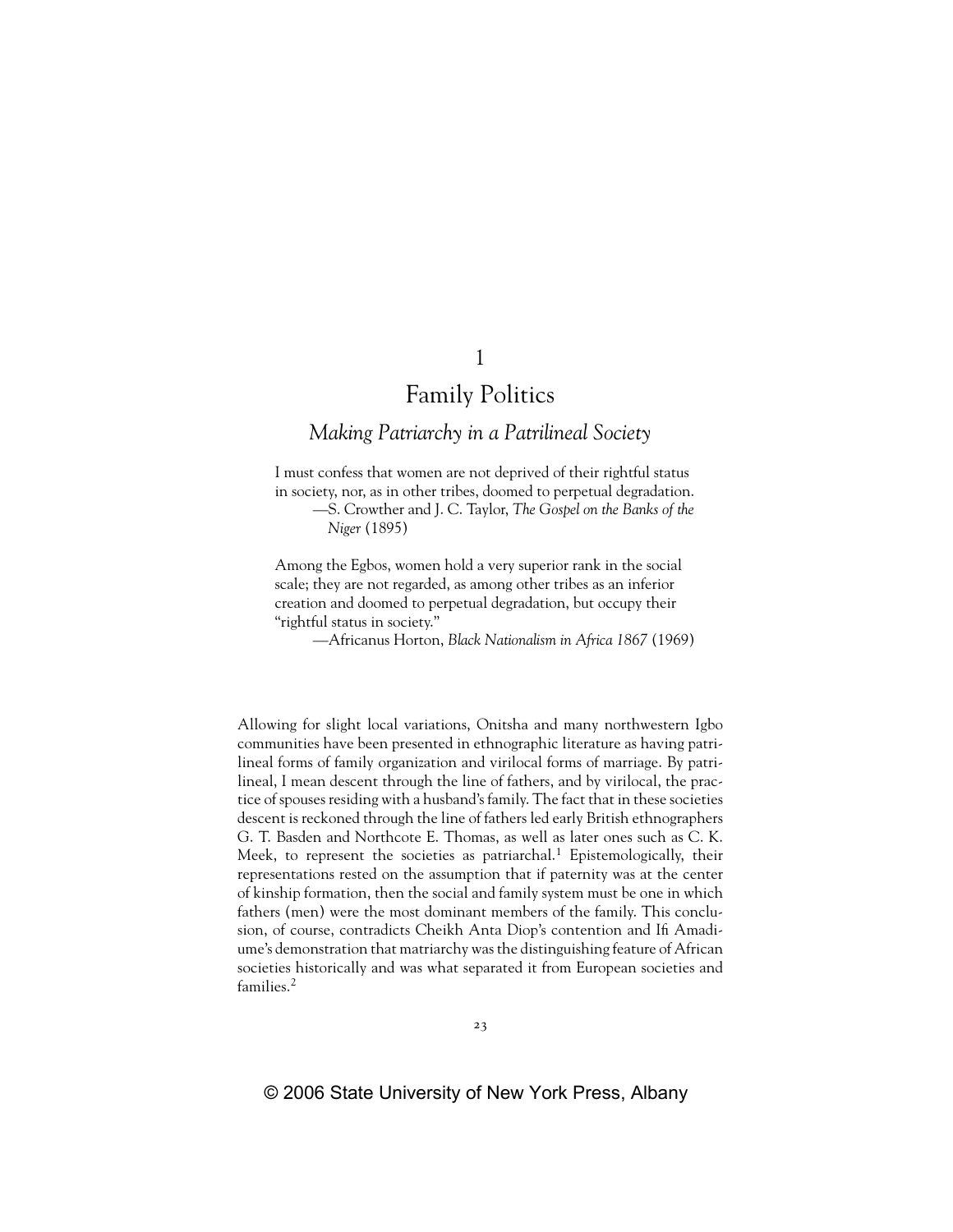Thomas, Basden, and Meek's ethnographical representations would be true were it not for the fact that their epistemic schemes derived from and are lodged within a patriarchal framework. That framework treats a wife as incorporated and consolidated into the personhood of her husband, who is her lord and master. As Amadiume rightly noted, "European anthropologists were misled by their own ethnocentrism into insisting on a general theory of male dominance in all descent groups" (1997, 80). There is no question that the Western explanatory system fundamentally influenced the ethnographers' observation of the dominance of fathers, and inevitably reinforced their interpretation that fathers were the rulers of families. In recording what they saw, these early chroniclers of Igbo culture consistently privileged men's experiences, completely respected men's voices and opinions, and methodically interpreted the world through their male-privileging lenses. In neglecting to consider the epistemological consequences of their conceptual framework and the manner in which it may have dictated their research choices and trajectory of investigation, they accepted the veracity of their countless nameless male informants, and pronounced upon the subjugated status of women. But as R. S. Rattray discovered years after his research on the Asante Empire, his acceptance of women's irrelevance, notably the irrelevance of the Asantehemaa, marred his research. Unbeknownst to him, his local male informants were aware that the white man considered women to be inconsequential, and so narrowly tailored their responses to accord with the female dismissive spirit of his questions. This self-administered editing of informants also served to reinforce Rattray's underlying gender assumptions by paradoxically providing for him the natives' own confirmation of the ethnographic "evidence" he desired.3

In numerous imperceptible ways, the female-devaluing readings continued as Christian missionary ethnographers and colonial social anthropologists used their own male-privileging epistemic scheme and conjugal models to understand the natives they encountered. Although they took for granted the superiority of the British family system, they nevertheless assumed that fatherhood and motherhood were generic concepts with stable meaning across cultures. Not surprisingly, the single most important difference in their account was that the Igbos were at a more primitive level of development than Europeans and that their notion of parenthood was much more unrefined and crudely drawn. The idea that paternity or paternal relations might not imply patriarchy was not an intelligible one within their epistemic frame. The conception of fatherhood informing the views of early British ethnographers at the turn of the twentieth century was predicated on women's subjection to men and on private property relations. Rooted in the Victorian ideology of late nineteenth-century England, this view of subjection is modeled on the doctrine of coverture that stipulates a wife is completely subject to and the property of her husband. To be an Igbo father then was to be a husband whom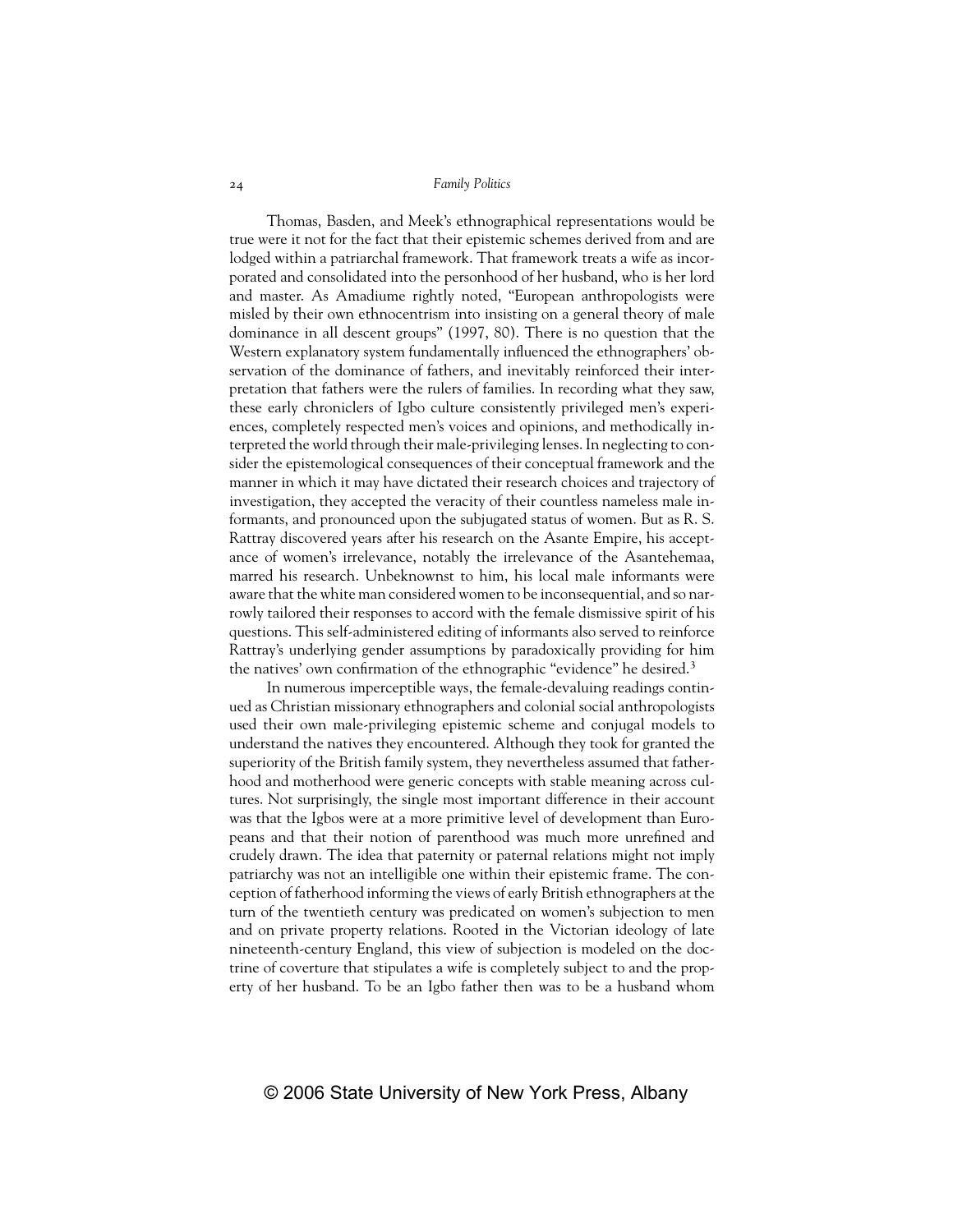Thomas claims "has considerable power over his wife" (1913–14, 69). Writing about Igbo marital relations, Archdeacon Basden, a Christian Mission Society (CMS) missionary, states that "[a]fter marriage the woman is ranked with the other property of the husband with a proportionate value attached, but little greater than that of the cows and goats" (1966, 69). Meek, a colonial government anthropologist, affirms this view of Igbo wives as property. He states: "There is little doubt that many Ibo husbands do, in fact, regard their wives as, to some extent, a form of property which they can treat as they please" (1937, 279). To secure the validity of their perception, customs were graphically described to conform with and reinforce patriarchal intuitions about native societies. By contrast, the customs that seemed to undermine the thesis of male dominance were either ignored, summarily acknowledged in abrupt ways, or reinterpreted to accord with the patriarchal presumptions of their explanatory scheme.

The ethnographers' correlation of patriliny with patriarchy raises questions about whether or not societies are patriarchal simply because they are patrilineal. The correlation does not provide a forum for explaining the existence of practices such as *idigbe* and woman–woman marriages that are oppositional to patriarchal relations. When such anomalous practices are encountered and theoretically acknowledged, they undermine the legitimacy of the description of Igbo kinship patterns as exclusively patrilineal and fundamentally patriarchal. They also challenged the validity of Western and African feminist claims as well as contemporary Igbo men's assumption that Igbo societies were patriarchal prior to colonialism.4 The possibility of this falsification raises a number of interesting questions such as whether or not the principle of family organization may be other than patriarchal. If so, what is this principle that disrupts the formation of patriarchal relations? Is it motherhood, as Diop and Amadiume hypothesized? What is the status of mothers in Igbo societies, and what does the prevailing conception of motherhood tell us about family organization? If descent through the father's line does not exclude the offspring of daughters, can such a family still be patriarchal? Is it possible that Igbo societies might not be patriarchal given that the epistemological contour of patriarchy does not overlap with patriliny? If Igbo societies were not patriarchal, as feminists assume, then although patriliny may be a necessary condition for patriarchy, the reverse is not exactly true. How then do we understand Igbo societies?

Challenged by these questions, we will examine, in this chapter, the historical period between 1890 and 1930, during which time matrifocality and the maternal principle in families were downgraded and patrifocality and the idea of fathers as rulers gained ascendancy. I shall argue that prior to colonial tinkering, Igbo society lacked patriarchal features and was not exactly patrilineal. Using the perspective of *isi ada* (senior lineage daughters) and the concept of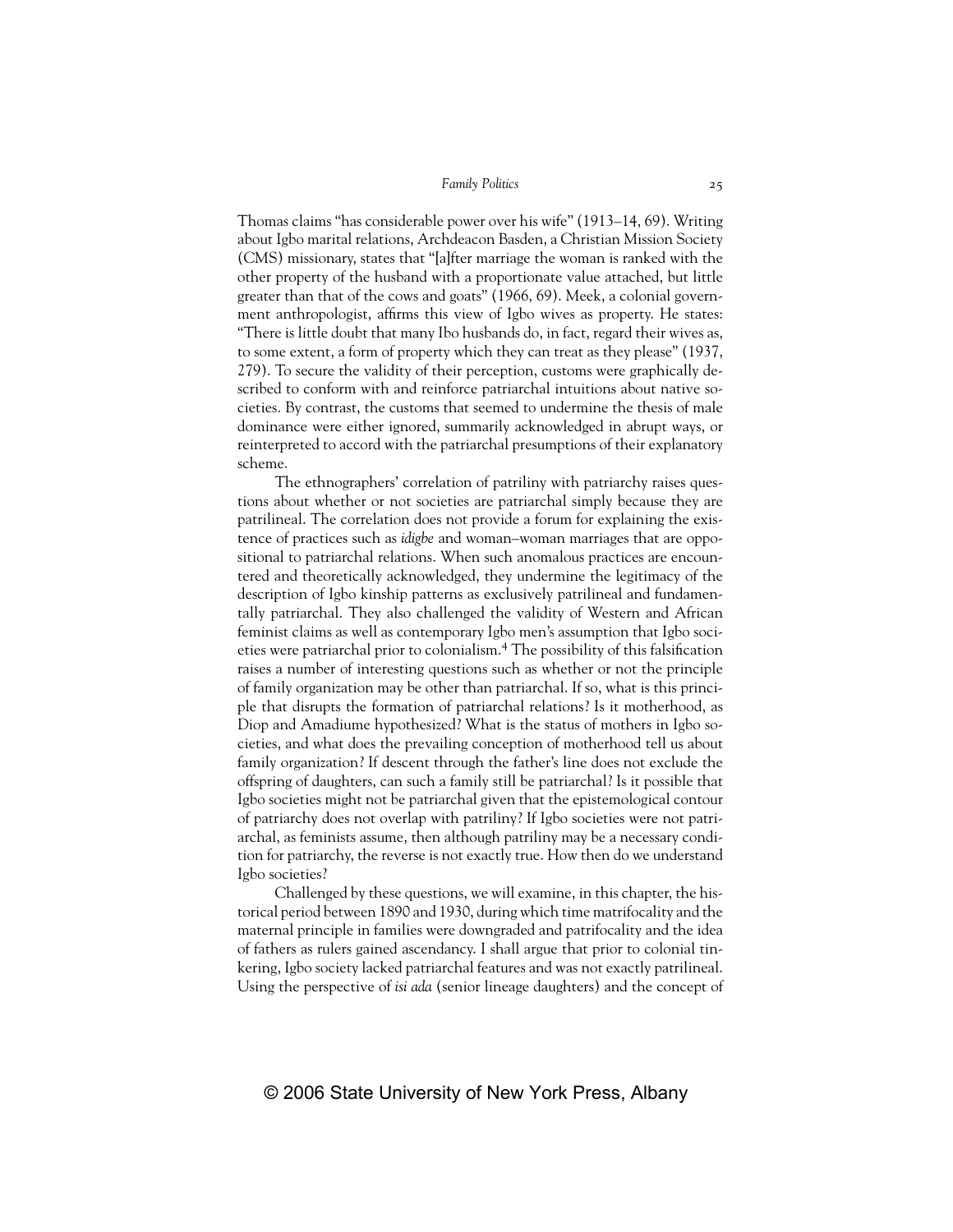motherhood, I establish that the necessary conditions required for the transformation of the society into a patriarchal one did not exist. Although fathers were a vital part of Igbo family life, the Igbo concept of paternity and its structure of family relations did not embody the conditions and powers that would have made them patriarchal. Fundamentally social, the Igbo notion of kinship as consanguineal overshadowed the principle of conjugality that governed members' personal life. The family was not the conjugal unit but the kin group. In the late nineteenth century, social roles and ideology shaped kinship relations within which families were situated, and our understanding of familial relationships and social organizations must accurately reflect that fact. After setting the conceptual parameter in part 1, I will clarify the character of Igbo family so as to lay bare the complex diffusion of power in Igbo families that defines the family as nonpatriarchal. In part 2 I will reconceptualize the two conceptions of fatherhood and wifehood in light of the dynamics of the northeastern Igbo family. In part 3 I will examine in detail the role of motherhood in defining a different social dynamic as well as how the idea of mother's social dominance undermines the early British ethnographers' own theses. I will conclude by considering how patriarchal thinking reconstitutes the northeastern Igbo family and society.

## Setting the Conceptual Parameter

Clear terminology is important in setting the stage if we are to avoid past epistemological errors of mischaracterizing families and collapsing patriliny into patriarchy. "Patriliny," a widely used term given ample explication in social anthropology, refers to a system of family organization in which descent is traced through the father. This descent may be traced on the basis of biological fatherhood or genetic blood ties, so that all descendants are progeny of the same ancestor or father. This definition of patriliny draws from a notion of family in which fatherhood is conceived of as a biological act, and biological descent is the determinant factor in genealogical reconstruction. Although this is the prevailing definition in the field of African studies, it contrasts with the Igbo notion of fatherhood which emphasizes the social nature of kinship ties rather than the biological nature of ties between fathers and children. This will be explained in due course.

It is useful to make a crucial distinction between patriliny as a form of family organization and patriarchy as the locus of power in families. "Patriliny" does not really identify the locus of power in families because there are different conceptions of father and different patterns of power distribution in families. "Patriarchy," on the other hand, assigns power to fathers and describes a family with one dominant center of power. It bestows exclusive authority in fathers and fosters a social organizational scheme that treats men-as-a-group as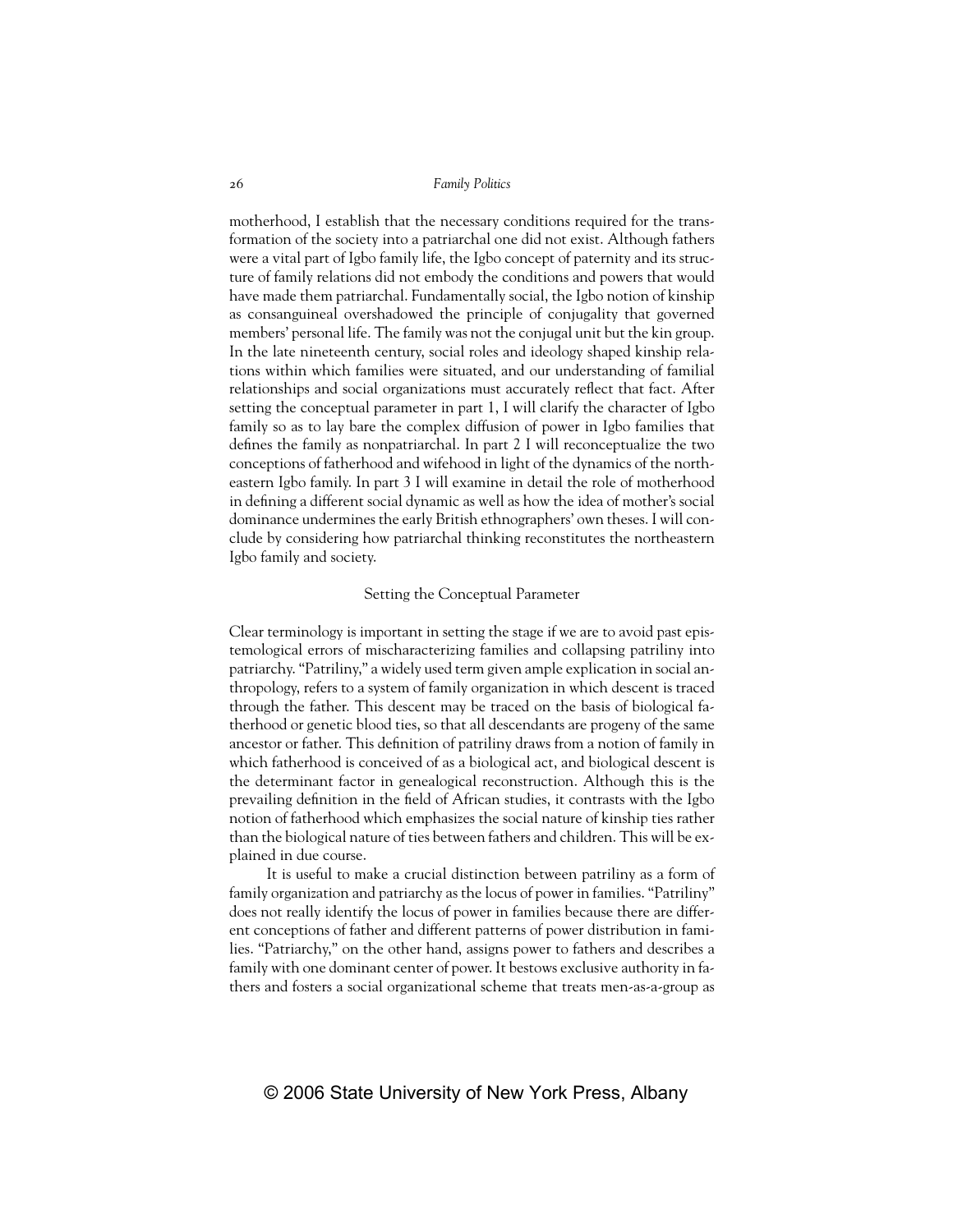having power and rights over women-as-a-group (Lerner 1986, 212). Under patriarchy, women's sexual and reproductive capacities are commodified and controlled by men, and whatever privileges or power women have is dependent on their singular attachments to men (1986, 213–214). Clearly, women lack autonomy within a patriarchal system, and as Lerner points out, even when property relations within the family have developed "along egalitarian lines than those in which the father wields absolute power," the public realm of institutions and government are still structured by male dominance (1986, 216–17). For Lerner, patriarchy is the manifestation and institutionalization of male dominance over women and children in the family and the extension of male dominance in society in general.

Other feminist analysts of patriarchy agree that the single most determinant feature of the system is its culture of male domination. Sylvia Walby sees patriarchy as a system of social structures and practices in which men dominate, oppress, and exploit women (1990, 20). She argues that construing patriarchy as a "social structure" undermines the supposition that every individual man must be in a dominant position and every woman in a subordinate one. She contends that it is immaterial that some men lack power and some women have power, because patriarchy is not a thesis about the social location of individual men and women. It is one in which men as a group are uniquely privileged and women as a group are distinctively disadvantaged.

In her own contribution, Carole Pateman cautions against understanding patriarchy as paternal right, since this literal interpretation misses the other dimensions of that system of power and male domination (1991, 54). She states that the modern variant relocates the basis of men's rights from the family to the political arena of civil society and the state (1991, 59). Modern patriarchy is based on contractual, not natural relations that uphold a masculine right rather than a father's right (1991, 59). This sexual basis of the contract positions men and women in superordinate and subordinate positions based on a system of male domination. At the family level, the system requires husbands to provide protection and access to property to passive, dependent wives who, in turn, consent to provide sexual and housekeeping services to husbands. The personal sexual nature of this contract, agreed upon in and governing the private realm of men's lives, established the doctrine of coverture that limited women's roles and creative powers to private domestic space.

Even if we accept all these refinements and the idea that there are different historical and cultural variants of patriarchy, the question remains, as to whether Igbo society at the turn of the twentieth century was a patriarchal society with a society-wide system of male domination, as the feminist viewpoint states? Did it possess the features of a patriarchal society? I argue that it did not. At the family level, which is the focus of this examination, we will find that its family system of organization together with its extensive diffusion of rights,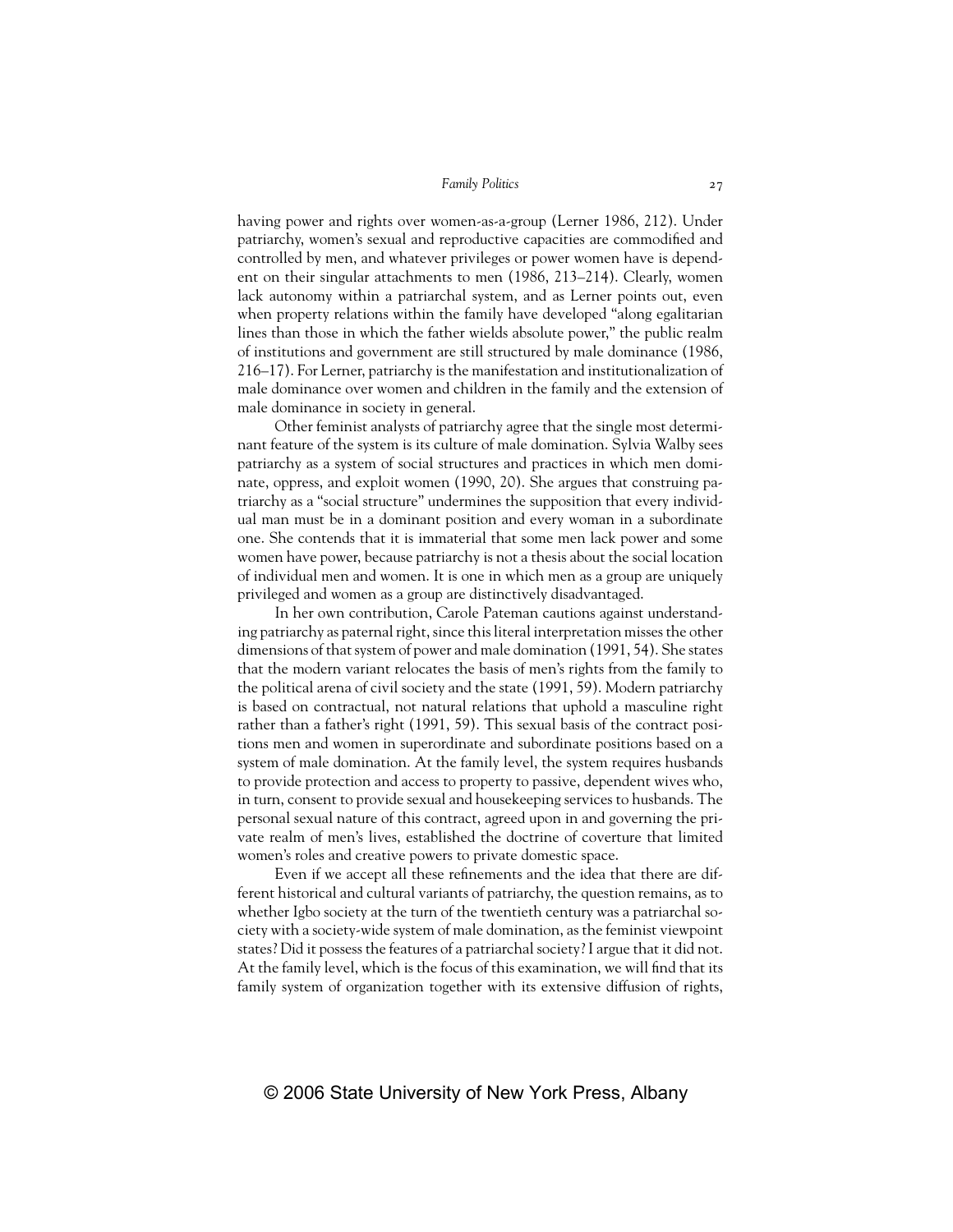powers, and obligation between the sexes is antithetical to the sorts of familial and societal relations that patriarchy prescribed. Indeed, to be a patriarchal system, the Igbo patrilineal system required an additional set of practices, customs, moral schemes, and structures about power and control. The four key required system-wide features are, first, the concentration of powers in the hands of men over women as a group; second, the division of a society into public and private spaces and the restriction of women to the private space of the home; third, the domestication and exploitation of women, including the control of their sexual and reproductive powers; and last, the systemic devaluation of women. These features were absent in Igbo societies prior to colonization. In the face of massive female opposition, all four features were subsequently injected into Igboland through missionary activities, colonial administration, and education. The fact that women opposed the ensuing changes is proof that these features were not an intrinsic part of the culture.<sup>5</sup>

# PART 1: THE CHARACTER OF THE IGBO FAMILY

# Archeological Excavations: Recovering the Slave Trade History

Aware that misdescriptions arise when one adheres too closely to standard anthropological viewpoints about African societies and families, critical scholars have called for a radical rethinking of the theoretical framework within which scholarship on Africa is conducted. Nigerian sociologist Peter P. Ekeh charges that kinship terms and categories are imprecisely defined in African studies.<sup>6</sup> He argued that early social anthropologists tended to deploy terms without "historical examination of societies to ascertain the nature and character of kinship" (1990, 669). Treating "kinship as constant over time in African societies," these theorists rarely probed "how long it has been in existence, why it was so dominant in Africa, or whether it was related to the slave trade that ravaged Africa before European colonization" (1990, 669). Ekeh's point is that in a bid to advance the professional legitimacy of anthropology and to secure the goals of colonialism, early social anthropologists failed to attend to the specific logic of African family systems.<sup>7</sup> Once they laid the theoretical bedrock, future generations of ethnographers built on those foundations without closely examining the assumptions, presuppositions, and conceptual framework on which their theories were based. The result has been that the categories of kinship articulated by the pioneers of the discipline and their successors have raised practical and theoretical problems for understanding African families.

Before we begin an analysis of the character of Igbo family, we must explicate the type of family that existed in the late nineteenth and early twentieth centuries, before Christianity and the policies of the British colonial ad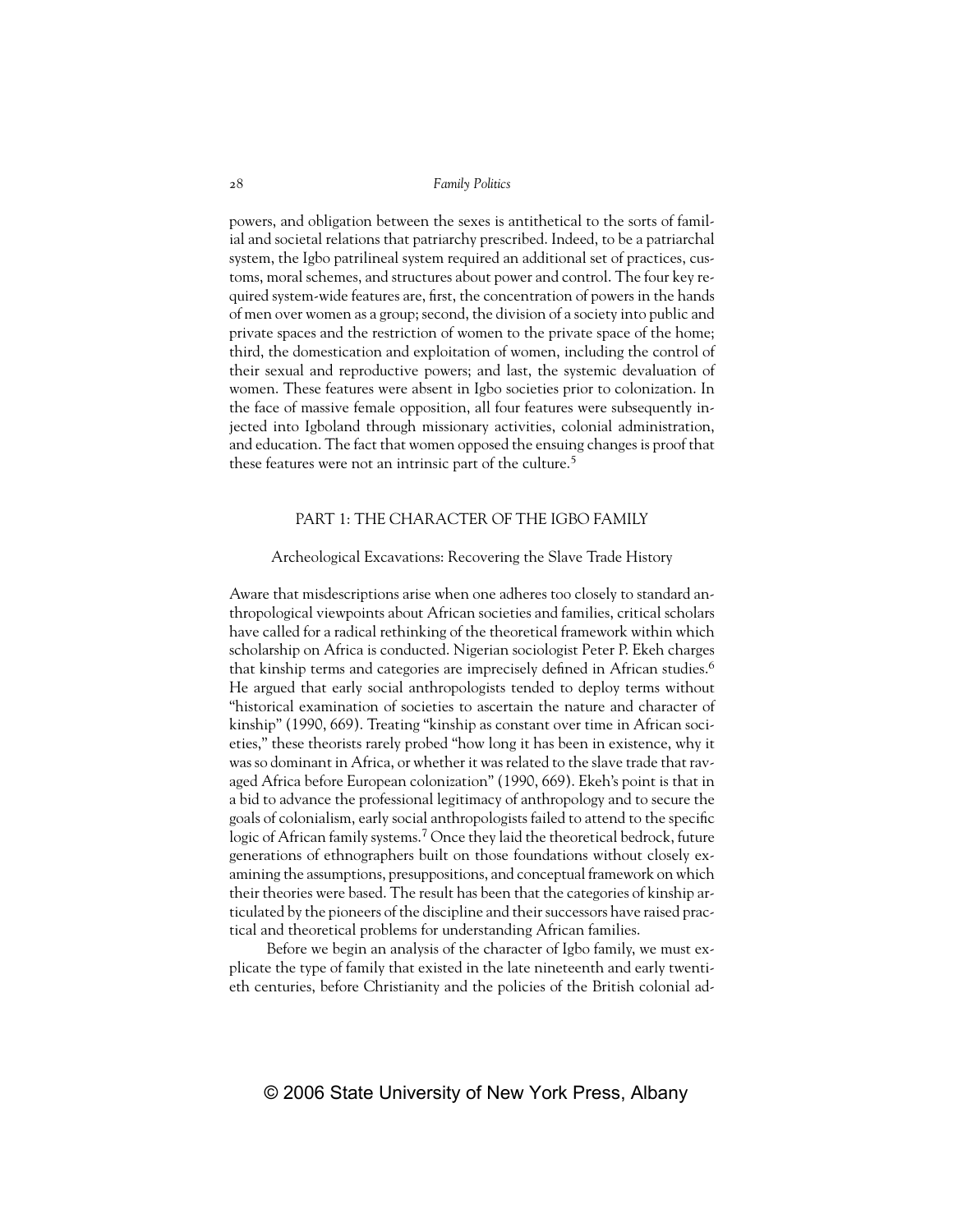ministration wrought their changes. The explication will enable us circumvent the problem of mistaking an ideological model of family for a social one. Early in the nineteenth century, the trans-Atlantic slave trade had created a turbulent region marked by incessant kidnappings, Igala- and Aro-engineered slave raids, vast movements of people fleeing the raids in search of refuge, and families' heroic efforts to cope with the devastating disappearances of family members.<sup>8</sup> Even though the trans-Atlantic European slave trade officially ended in 1802, the trade still continued unofficially until the end of the century, when the British naval blockade curtailed the activities of other European slavers. Elizabeth Isichei noted that the internal trade in slaves continued because its internal structures were not dismantled (1973, 62–63). Because the process by which captives were procured were by raiding and kidnapping, a state of siege pervaded Igboland. Recognition of this infamous history compels us to attend to the deep psychological scars and extensive social chaos that defined the trade. We have to recognize that the slave trade corrupted social practices, coarsened human sensibilities, and marked a sharp dichotomy between the more peaceful pre-slavery period in which Igbo men and women freely moved around to establish communities<sup>9</sup> and the slavery period that was marked by fear, moral turpitude, and the devaluation of human life. Awareness of this sharp historical divide requires that we examine the strategies adopted by families to deal with an unending attack on their existence.10 At the very least, such an examination forces us to avoid treating the "olden days" as idyllic, or of reading the present history of social stability and Christianized, patriarchal values back into a chaotic, turbulent period of history.

Historical attentiveness would help us avoid misconstruing families as static and unchanging when improvization and adaptation were the two dominant principles that families had to deploy to survive. Viewing families as dynamic systems enables us to integrate the nature of Igbo response to the two centuries-long period of regional threat, suspicion, and fear. Igbo families were not the static, cohesive, male-dominant systems early European and modern Igbo male writers have represented in the literature. They were dynamic organizations that ingeniously devised strategies of survival to respond to the protracted period of slavery. In the process, they radically modified their structures in myriad ways to survive. From the late eighteenth century, Igbo families in northwestern Igboland fought for their survival as the Aboh, Igala and Aros expanded their riverine and internal trade in slaves until they were forcibly halted in 1929. From late nineteenth century, they also fought against economic exploitation by rogue free traders and officials of the Royal Niger Company, and in some areas, they endured naval bombardment and military campaigns. Between 1890 and 1920, families were caught in the grip of two opposing economies—the internal slave trade and the oil palm trade. They had to live with two very conflicting demands, and so they devised creative ways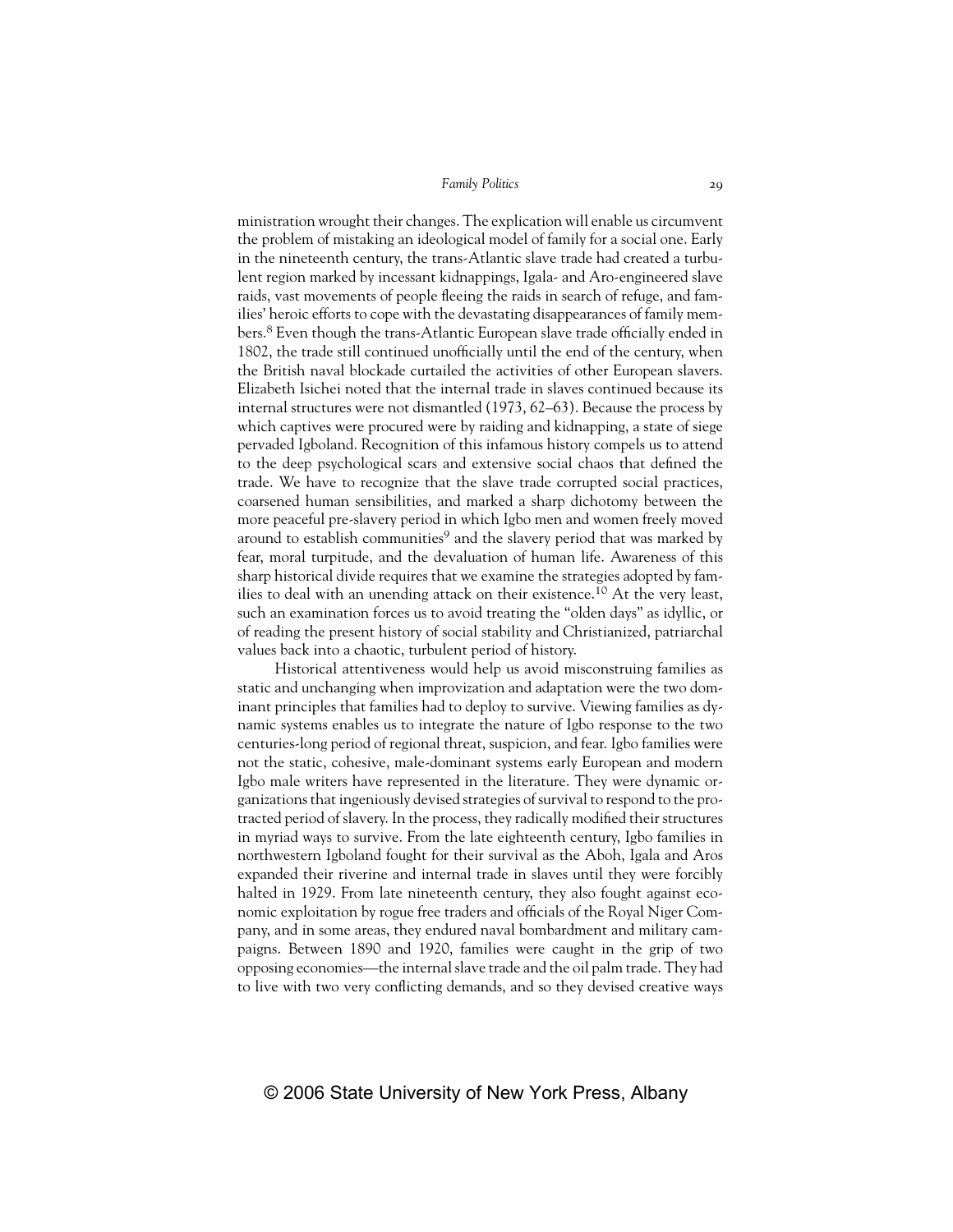to cope with these disruptive events the best way they could. In some communities, families responded to the depopulation of their numbers by socially encouraging and privileging high birth rates, while others boosted their numbers and continued their line by absorbing children and adults whom they had purchased in slave marts. Many communities and families also assimilated adult immigrants (*nnatambili*) who settled with them and continued to do so as late as 1950s. In other cases, small families merged with other families when numbers dropped precipitously, and sometimes entire communities moved to merge with bigger or better-armed neighbors.<sup>11</sup>

The assimilation of immigrants entailed resettlement on other communities' and other families' land. These resettlements occurred without "undermining the very foundations of indigenous socio-political organization and kinship solidarity," as S. N. Obi had misleadingly insisted would happen if a daughter's son and husband were to inherit from her family (1966, 74). The reason why no such foundational erosions occurred was that prior to colonialism, land had not acquired commercial value, as historian A. Adu Boahen noted, and families were not committed to excising daughters from their families as they do today (1987,100). Prominent and wealthy families of the period were made up of immigrants, domestic servants, and slaves, as well as *nwa afo* (child of the womb) who were part of the direct line of descent.<sup>12</sup> Over time these various annexes fused to become part of the host's family, village, or ward. Communities that merged with others shared their hosts' narratives of origin, their history, and their identity. This was very much so in Onitsha, where the Egbema, Aboh, Igala, Akpoto, Ikem-Nando, Ogidi, Ozubulu, and Ojoto immigrants merged into and became Onitsha indigenes. The importance of this assimilationist history is its epistemological impact on the notion of kinship. It created a socially constructed notion of kinship as families repaired the physical and psychic assaults in their lives. They created a semblance of normalcy and stability through social kinship ties that were seemingly modeled on biological ties to give meaning to their newly constructed interpersonal relationships. The emergence of these types of families gave a new meaning to consanguinity or kinship.

## The Logic of Consanguinity

From 1850 to 1940, the dominant family principle in northwestern Igbo was consanguinity. The family was a consanguineally based, complex, multigenerational lineage system made up of agnatic kins. The minimal lineage is often referred to in anthropologically inspired texts such as Obi's *Modern Family Law in Southern Nigeria* as the extended family. This raises the question of what they are extended from. George Peter Murdock, who first articulated the terms "nuclear" and "extended" families, stated that the extension is predicated on the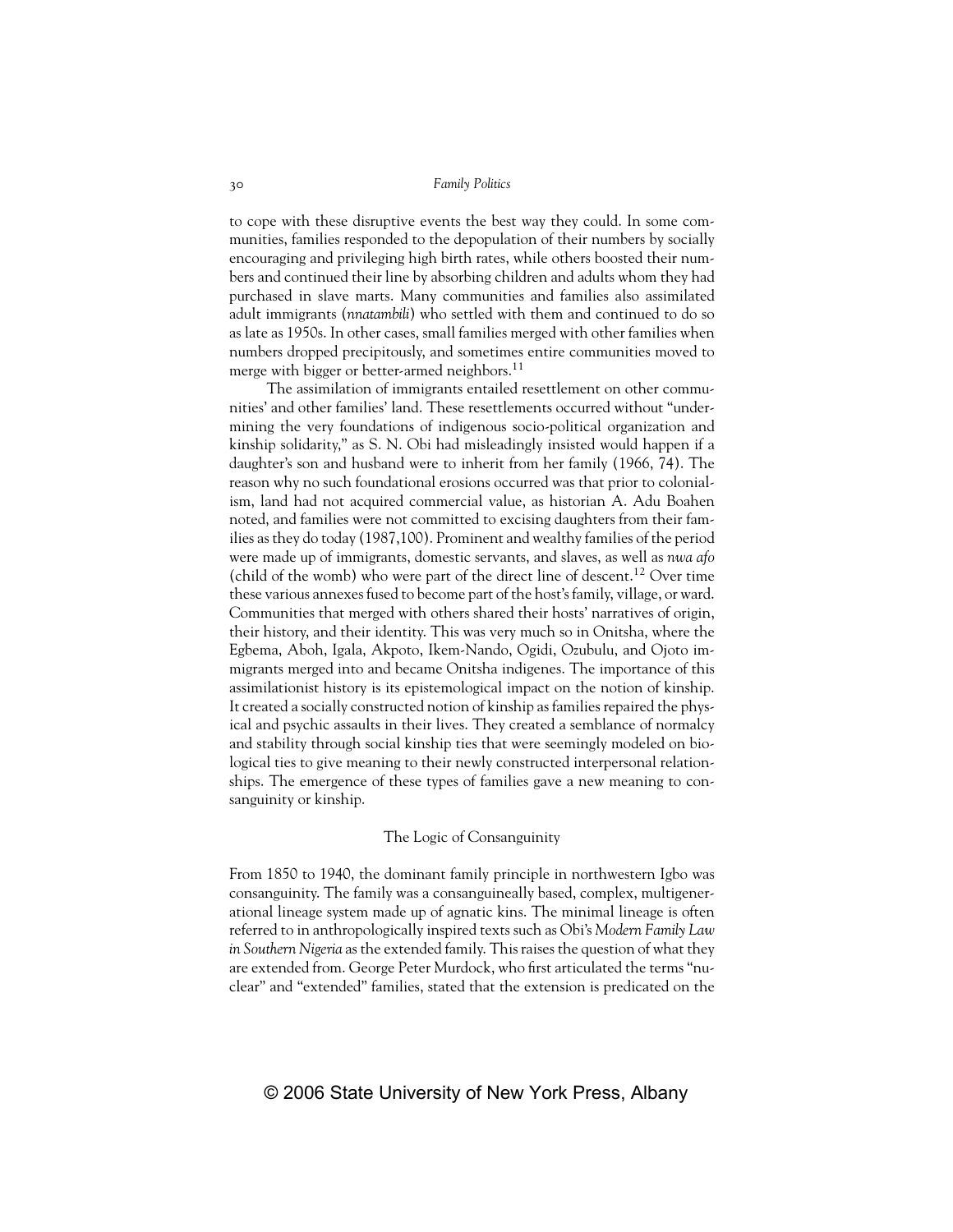nuclear family, which in his view was the elementary, most basic form of family (1949).<sup>13</sup> This implies that any construal of the traditional Igbo family on the nuclear model collapses the discussion into the Western ontological scheme that treats a husband, wife, and children as the normative structure of families. But construing the late nineteenth-century northwestern Igbo families as extensions of, or deviations from, the Western nuclear family imposes conjugality as the dominant principle of family organization, even though the Igbo conception of family is fundamentally a social constructivist model of consanguinity. Equally, too, privileging conjugality as the norm for family relations, as some Igbo scholars have done, misconstrues the peculiar nature of the Igbo family system and imposes an inappropriate logic upon it. Insofar as late nineteenth-century Igbo families in the northwestern region were formed from consanguineal kin groups, all matters about conjugality or derivations from conjugal unions, such as nuclear or polygamous family, male or female husbands, or subordinate wife or dominant husband/fathers, should recede to the background.

Discussions of the Igbo family must be conducted on its own terms. These should occur outside of the regulatory principles of the nuclear family and of conjugality that the twentieth-century Western episteme upholds as the standard for any discourse on family. Serious discussions of Igbo family systems cannot presuppose or continue to draw upon a standard that imposes patriarchal tendencies into the society being studied. Critical researchers cannot simply interrogate history and recover facts; they must subject the recovered facts and the operative concepts and principles of their epistemological scheme to critical analysis as well. When this happens, they will find that they have to avoid treating the conjugal unit as the basic form of Igbo family.14 They will have to initiate a discourse that centers the principle of consanguinity as the operative principle for analyzing the Igbo family.

Once the consanguineal logic of family descent is given epistemic priority in understanding Onitsha and northwestern Igbo families, two parallel lines of kin immediately emerge into focus. These are the line of *umuada* (daughters/sisters) and the line of *umu okpala* (sons/brothers). At the head of the sororal or female line is *isi ada* (first-lineage daughter), and *di okpala* (first-lineage son) is the head of the male fraternal line. Descending in a hierarchal order are a multitude of generational nodal points among which are *umunna* (all adult children of the lineage), *umuada* (all adult lineage daughters who may or may not live within the family compounds), *okpala* (adult lineage sons), *umu agbo* (young unmarried girls), *umu ikolobia* (young unmarried boys), and *umu aro* (little children). Within this dual/symmetrical family system, power, duties, and responsibilities radiate out along multiple intersecting paths, coalescing along seniority lines. As heads of the family, *isi ada* and *di okpala* were consulted and their approval secured in matters affecting the family. The assumption that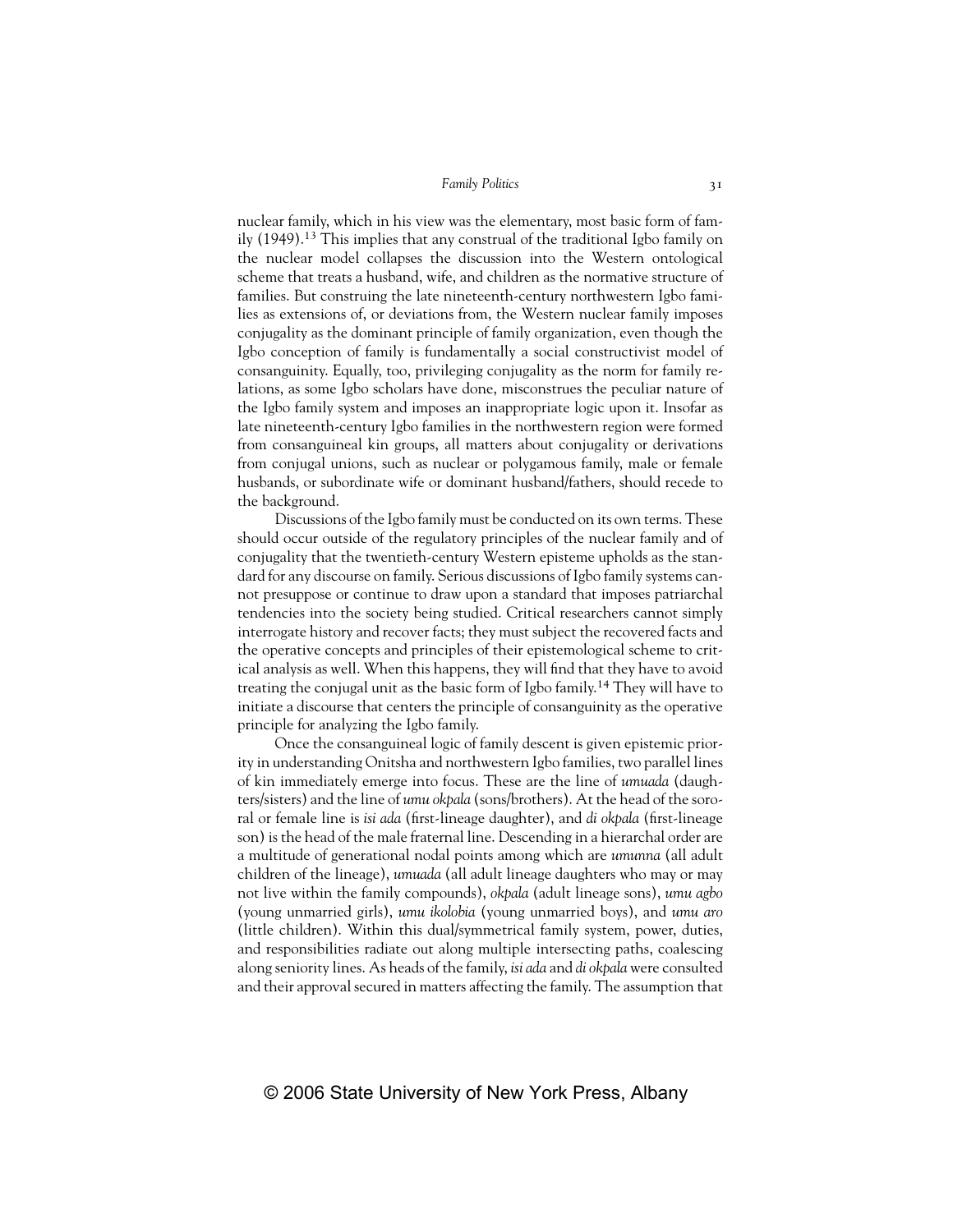the traditional Igbo family was politically male dominant is wrong. The Igbo consanguineal family system did not assign power to fathers and husbands exclusively. It was not a homosocial, masculinist space. The voices of *umuada* carried weight because their line was a constitutive part of the family sociopolitical structure. [I will intermittently use the Igbo word *ada* (singular of *umuada*) rather than daughters and sisters or daughters/sisters because it best captures the culture's conception of a daughter with its implicit connotation of a sister].

Adhering to the logic of consanguinity, we will find that prior to Christianization, Westernization, and the colonial injection of patriarchal ethos, the Igbo family was the sum total of siblings born into the family/lineage. This family or lineage may have either a father or a mother as the dominant ancestor. Where the father was the dominant ancestor, the siblings were known as *umunna,* and where the mother is the dominant *ancestor,* they were known as *umunne.* Within either of the lineages, all agnatic kin or in-group members were *nwanne* (a gender neutral term that means "child of the mother"). Kin referred to themselves as *nwanne,* even though they had different mothers and sometimes different fathers. Some of them were the children of unmarried adult daughters and others were the children of women whom the sons had married. Linguistically, the terms "sister," "brother," "aunt," "uncle," "niece," "nephew," and "cousin," as well as the relational family separation they defined, did not exist in Igbo language and society. Structurally, there were just two kinds of kinship categories: sons (*okpala*) and daughters (*ada*). These categories created a fraternal and sororal form of family administration in which sororal members weighed in on matters that affected the family. This form of administration was necessary because daughters, like sons, were considered integral members of the family. This explains why the bodies of married daughters were returned at death to be buried with their kin. Okafor Anyegbu contended that if "they were buried outside their people's land, it would be like making them strangers in other people's land" (cited in Isichei 1978, 47).

The principle of consanguinity fostered a consciousness in which members were siblings regardless of who their mothers or fathers were, how they were conceived, and what the conjugal union of their parents was. They were siblings not simply because their bloodlines directly traced back to a particular ancestor, but also because they were part of the legal and moral responsibilities agreed to by this collective of kin at the time of the children's birth or their assimilation into the family. To maintain family cohesion, the organizations of *umuada* (daughters) and *umu okpala* (sons) in either an *umunna* (children of the father) based lineage or an *umunne* (children of the mother) family group functioned as systems of family unification. Senior members of these organizations decided which ancestral line and which personage would receive prominence, which to ignore, and which uterine unit or *usokwu* (the mother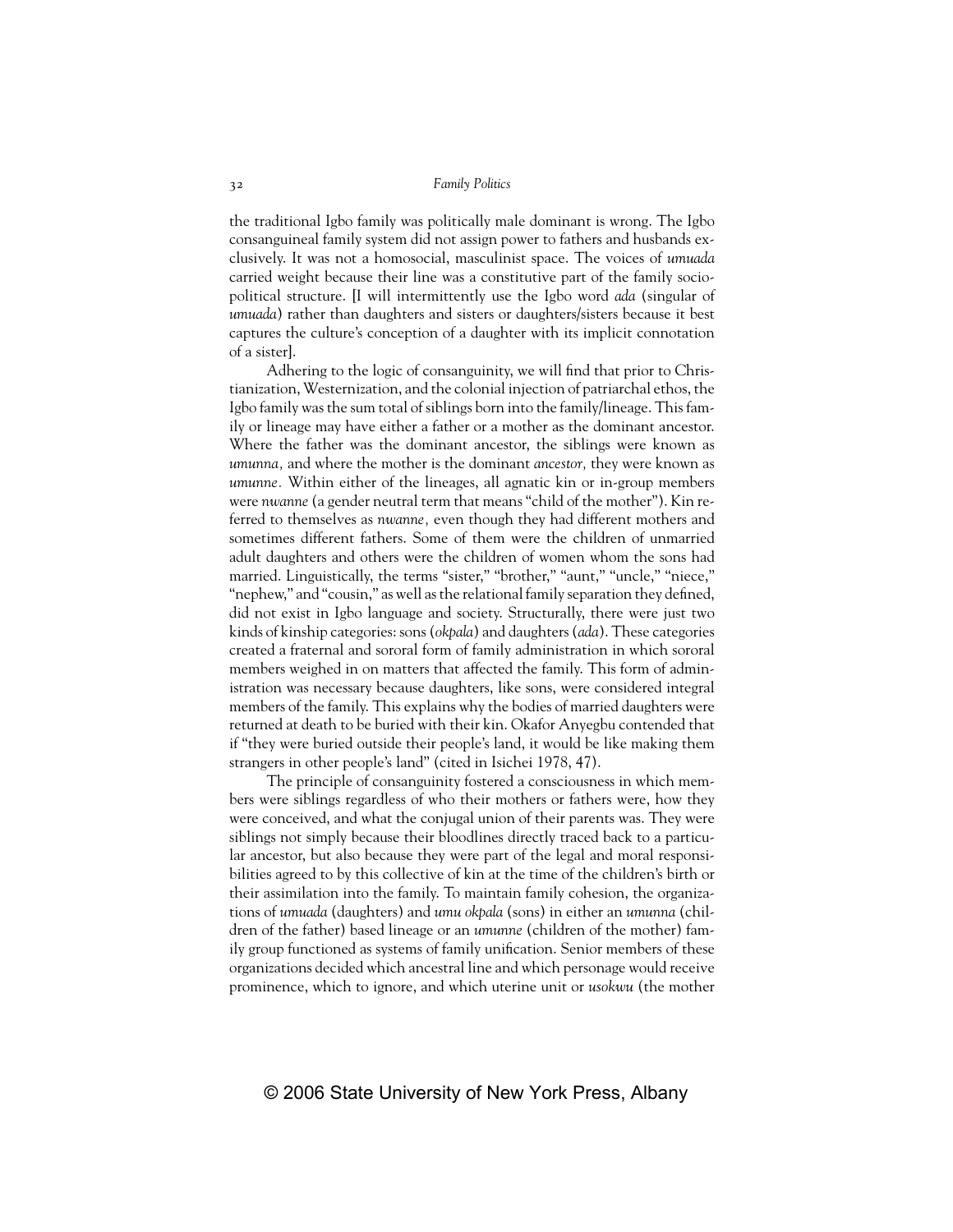force) governed real family relations. These organizations authorized versions of lineage histories that were remembered, retold, and revised in light of changing family needs. It was not unusual that these histories were full of inconsistencies and contradictions, given that they served political objectives and were revised to serve these ends.

Although the common term that describes lineage members, "*umunna*" (children of the father), gives preeminence to the fraternal side of the line by suggesting that all ancestors were fathers, not all founding ancestors were male. The suggestion mistakenly lends weight to the idea that families can schematically be represented with concentric circles in which *umunne,* kin of the same mothers, is the inner core and *umunna,* kin of the same father, is the outer larger circle. The supposition that the mother's circle is the inner circle derives from the idea that Igbo families are polygynous, hence the inner family circle is made up of a number of mothers and their children. Within this polygynous system, the father becomes the overarching figure who unites the children of different mothers, and at the higher level, the ancestral father brackets the families of the different sons. The basic assumption here is that the *umunne* subgroup is always subsumed under the superordinate *umunna* group. This hierarchical structure would turn all mothers into wives and make them as a group structurally subordinate to fathers as a group. The error with this fatherdominance structure is that the implicit view of family is predicated on the principle of conjugality rather than on consanguinity. Insofar as this dominance of *umunna* is an argument from conjugality, it does not capture the consanguineal nature of the Igbo family system, and thus must be rejected.

Some prominent families and communities were established by mothers or on a mother's *usokwu* (maternal center), and so a different explanation is required. When families trace their genesis to a common ancestral mother or a mother's *usokwu,* the term *umunne* has a similar epistemic function as *umunna.* It points to the maternal figure as the overarching figure who unites families, wards, and communities. This maternal figure may not have been a wife. She could have been an *idigbe,* the dominant figure in a connubial male–female relationship, and she could have married wives of her own. The functional equivalency of *umunna* and *umunne* is consistent with the principle of consanguinity rather than with conjugality, in which a wife is subordinate. The *umunna* group does not always subsume the *umunne* group; it is sometimes subsumed by the latter. Thus, it cannot always be assumed that *umunna* defines a superordinate relationship to an always subordinate *umunne.*

The idea that *umunna* is the more dominant relationship comes from unconsciously invoking the patriarchal ideology embedded in the Western epistemic scheme underlying African studies scholarship. Many female ancestors of communities are being written out of history as families and communities succumb to the fashionable male-privileging view of history and revised their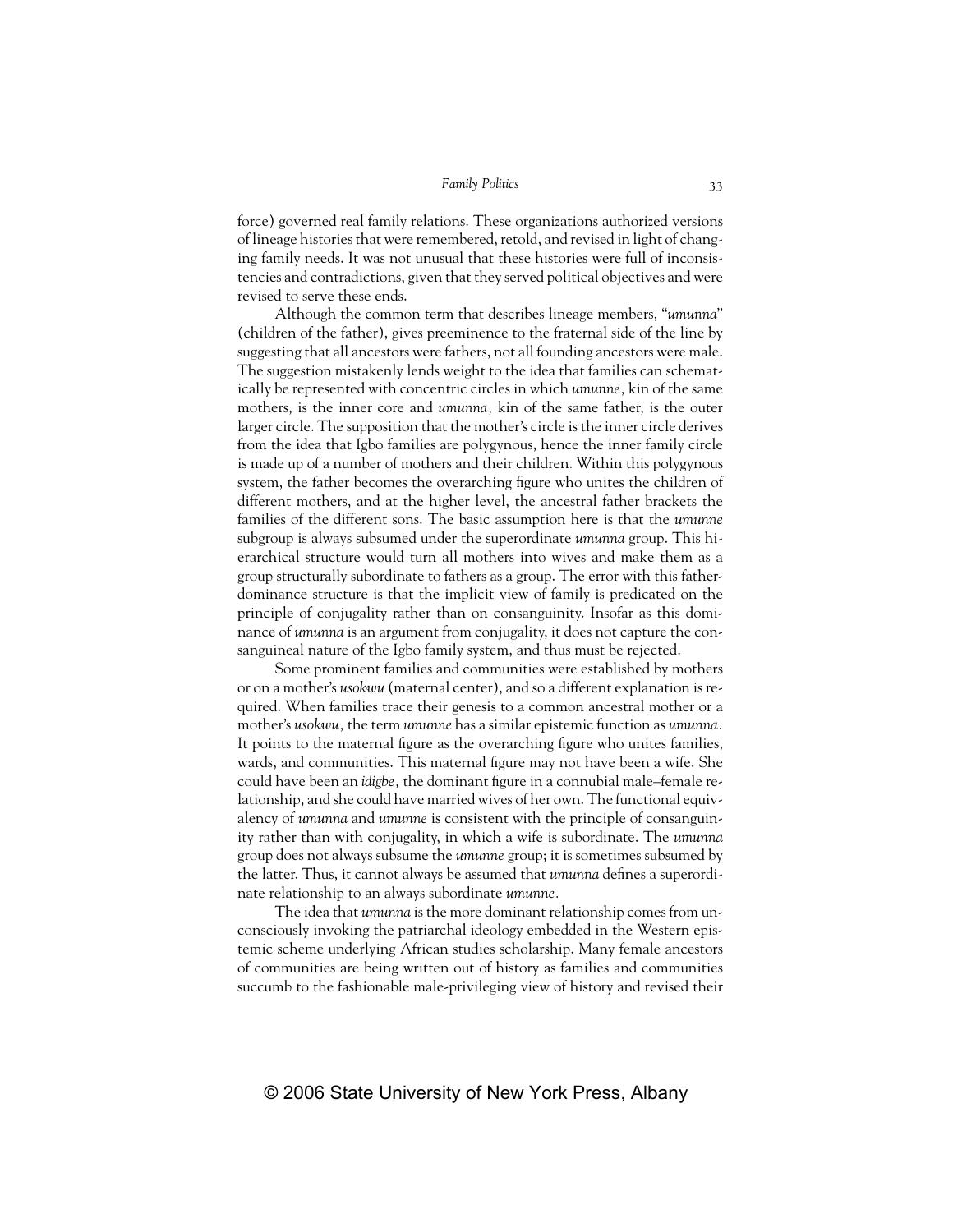history to de-emphasize the role and authority of mothers. The inadvertent deployment of the patriarchal concepts of this Western episteme assumes erroneously that the Igbo conception of mother and father corresponds to the Western variant, and is similarly embedded in the same type of superordinatesubordinate relationship that holds in a nuclear family type relation.

Prodded by this male-privileging principle of history, most contemporary discussions of so-called patrilineal families simply reproduce the maledominant view of families. They rarely address the consanguineal character of family relationships between *umuada* (daughters) and *okpala* (sons/brothers). They generally take conjugal units as the point of departure, as if conjugality and marital relations constituted the normative basis of Igbo families. Such an approach misconstrues the organizing principle of the Igbo family and completely blocks out the proper sphere of female salience in families. Rather than focusing on the daughter identity of women, it mistakenly focuses attention on the wife identity that is a subordinate identity within a lineage. This lends credence to the false idea that all women are wives and that wifehood is their enduring identity. What is missed is that the wife identity is terminable, and is terminated at various points in a woman's life, such as when she shifts to any one of her multiple identities—social, occupational, mother, or natal; or when she ends her marriage. Consequently, the assumption of a one-dimensional identity for wives falsely imposes an enduring, uni-dimensional, subject identity on all Igbo women, and enables researchers to conveniently ignore the political role of *umuada* in family spaces and in founding families and communities.

The Onitsha social system did not foster a family system that assigned a one-dimensional identity on daughters and treated women as a group as subordinate to men as a group. Instead, it devised a parallel system that equally affirms both daughters and sons, and allowed them to assume different substantive identities. As the history of Olosi, Usse, and sections of Obikporo lineages in Onitsha demonstrate, *umuada* contributed to the expansion of their consanguineal family either, by becoming *idigbe* and/or by marrying wives of their own.15 To become an *idigbe,* these women chose a paramour with whom they had children who remained in their custody and who became members of their own consanguineal family. Those who divorced their husbands and married wives, as did Felicia Ekejiuba's aunt, expanded the number of people in her kin group. Blocking out these actions of some *umuada* makes it seem that all *umuada* married male husbands, and that all their children belonged to the husband's or genitor's consanguineal family. Within a lineage, adult sons and resident *umuada* whose children lived with them in family compounds were in the peculiar position of simultaneously being fathers or mothers as well as siblings (that is, brother/sister) to their own children. By contrast, "away" daughters who lived in their marital homes and adult sons in *idigbe* unions would simply be senior sisters/brothers to the children in their natal lineage, since their own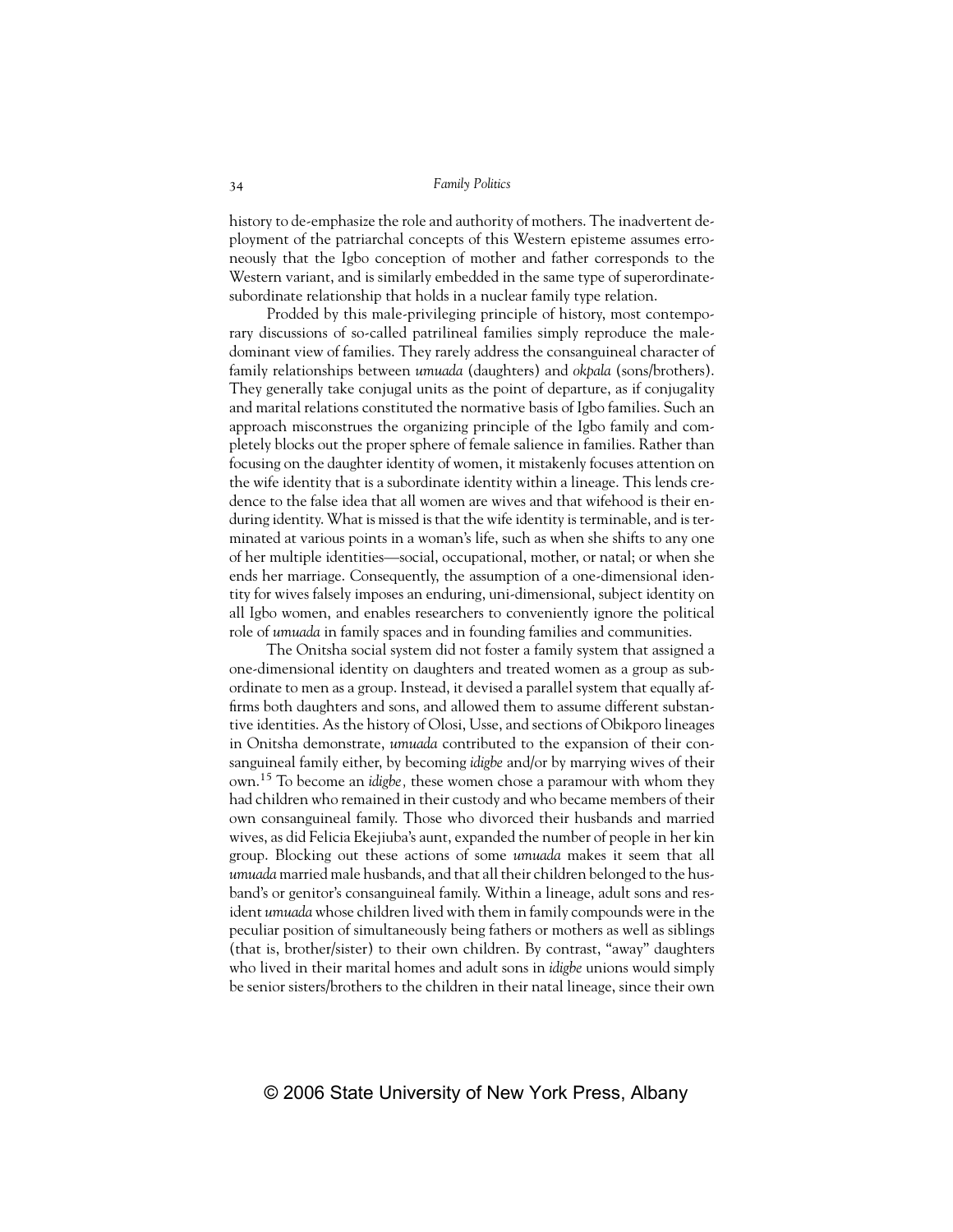children belonged to other lineages. The point here is twofold. The first is that the children of some sons (and those of some daughters) were not part of their own natal family. And the second is that, regardless of the conjugal choices of lineage members, or of their paternal/maternal relationship to the children in the lineage, all consanguineal kin were first and foremost siblings who shared a common allegiance to generations of siblings who had gone before them and to those yet to be unborn. It is this community of siblings that is misrepresented as fathers by ethnographers in order to justify a reading of families as patrilineal.

Also, blotting out the fact that some *okpala* (sons) functioned as paramours or genitors made it seem that they all married wives and that their children belonged to their own consanguineal family. Underplaying this fact comes from illicitly upholding the principle of conjugality and placing the father at the center of the family system. It is a strategy of exclusion; one that excludes practices and conjugal forms that do not accord with the logic of patriliny. The exclusion of the lives of daughters from the Igbo family system channels theoretical analyses along pathways that facilitate the construal of families as patrilineal and entails the substitution of consanguinity for conjugality as the basis of family formation. The substitution succeeds only because researchers were responding to the underlying patriarchal ideology of their theoretical framework, and have ignored the consanguineal principle of family formation that had provided options to daughters to remain at home either because they had entered *idigbe* unions, their marriages had collapsed, they were widowed, or they had married wives. Moreover, the substitution also conceals the fact that adult sons who were in *idigbe* relationship had children who were not part of their own family but rather belonged to their mother's family. It is important to underscore that the reason for all these misreadings is the operative Western episteme that privileges conjugality, but it also comes from overemphasizing the fraternal line and the fatherhood role of adult male siblings on which patriliny is grounded. This occurs at the expense of the motherhood role of adult female siblings, and of the tie of consanguinity that allowed the children of daughters to be full members of their mother's family once the mothers were not formally married.

The patriarchal intuitions of Western episteme percolated into the bodies of theories in ways that limit the possibilities of daughters as well as the consanguineal implications of the lineage family system. That Richard N. Henderson was operating with such a patriarchal model in his seminal book on Onitsha society is evident in his construal of *umuada* as pollutants, whose sons must be cleansed of their mothers' impurities before they can become part of her consanguineal family. He states, "The maternal linkage in descent is impure, but that impurity can be rectified through dedication to nze" (1972, 425).16 He goes on to discuss how to obscure any public statement that such a person was a daughter's child. Henderson's interpretation of events clearly ig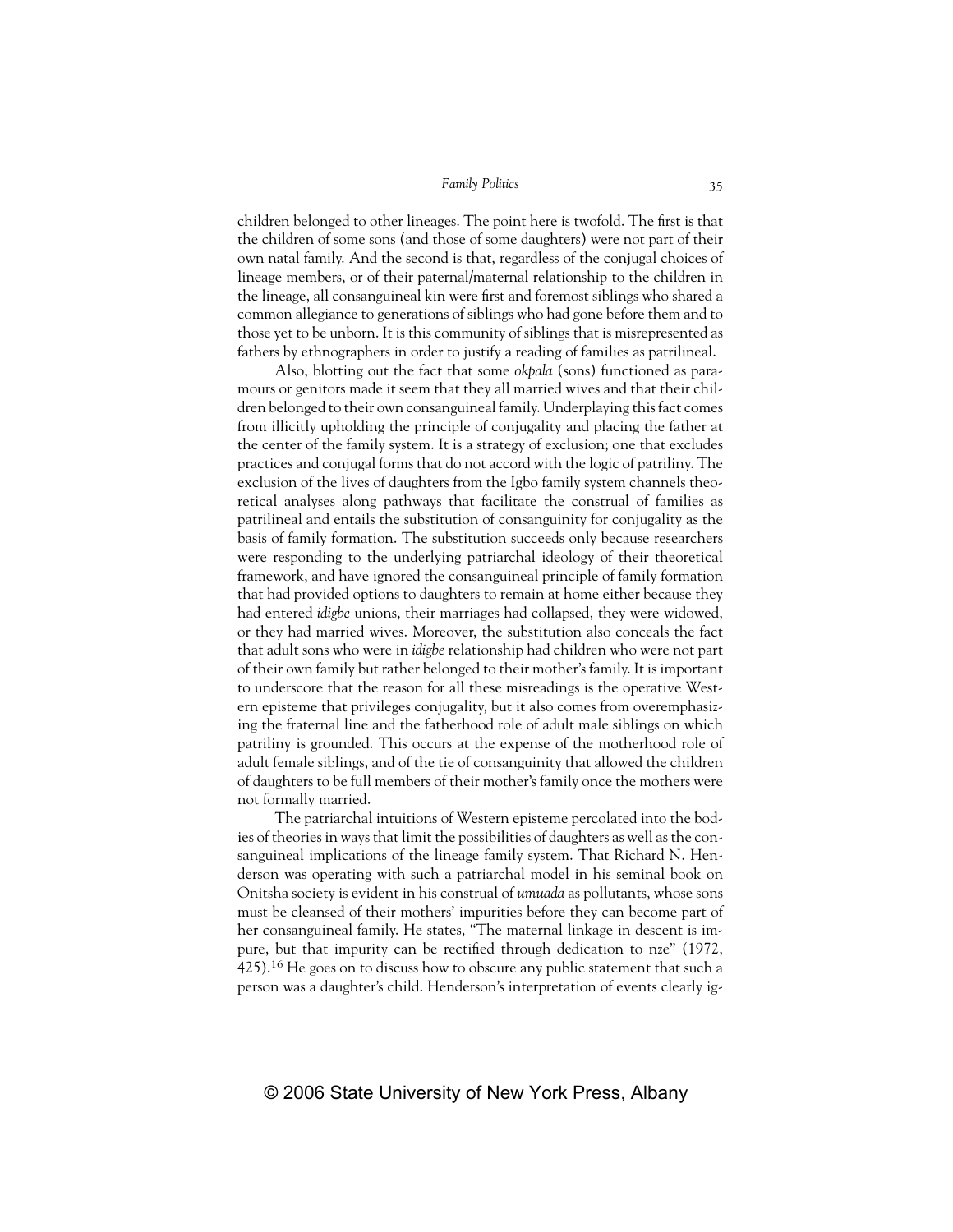nores the epistemological significance of the principle of consanguinity. He comes to terms with the socially and theoretically disruptive concepts of *idigbe* and of woman–woman marriage by representing them as rarities and aberrant. Given the patriarchal assumption embedded in his epistemological framework, the concept of *idigbe* could not sit well within the male-privileging episteme of his scholarship. Every effort was therefore made to bury it together with any social practice that was antithetical to the patriarchal logic. After all, to acknowledge an idigbe's existence would be to acknowledge that daughters had real and tangible stakes in their consanguineal families and that their children have similar rights to the children of sons. Because the postulates of *idigbe* and woman–woman marriage do not cohere with the validating ideas of Henderson's conceptual structure, that is, with the postulates of patriliny, the Onitsha family could not have been both patrilineal and patriarchal.

The theoretical banishment of *idigbe* provides a convenient way for declaring that the presence of a daughter's children in her lineage is anomalous, even though they were not in the historical period under discussion. By failing to give such "anomalous" social practices the theoretical attention they deserve, their nonexistence was established. Lacking evidence of their existence, younger generations of scholars would swiftly rule that such practices never existed. The circularity in reasoning is easily ignored because it serves political ends. Respected Igbo scholars would go on to insist that Igbo "women have no right to remain permanently unattached (by marriage) to a man and his family" (Obi 1966, 74). In making matrimony the norm for women, all females in the family are then mandated to marry, and all women are easily represented as wives and not really as part of their agnatic family. Female kin are consequently denied their lineage rights on the ground that marriage had extinguished those rights. This definition of women solely in terms of their roles as wives is achieved by falsely explaining consanguineal families on the patriarchal conjugal model, and by making the marital arena the pre-eminent sphere for a discussion of *umuada's* identity and rights. This explanatory model transforms all *umuada* into wives and permanently locks them into a sexualized identity that necessarily places them as a group beneath superordinate (male) husbands and male patriarchs of the family. The formal proscription of the practices of *idigbe* and woman–woman marriage, in the early decade of the twentieth century, also served this political purpose. It obliterated the rights of adult daughters in families and their stakes in family property. The logic seemed to be that if it can be established that "customary laws did not allow daughters to remain permanently unattached" (Obi 1966, 74), then it could justifiably be argued that there was no provision in the culture for the transmission of interest in family property through women (either daughter or wife) to their children. Having brought families and women under a general theory of male dom-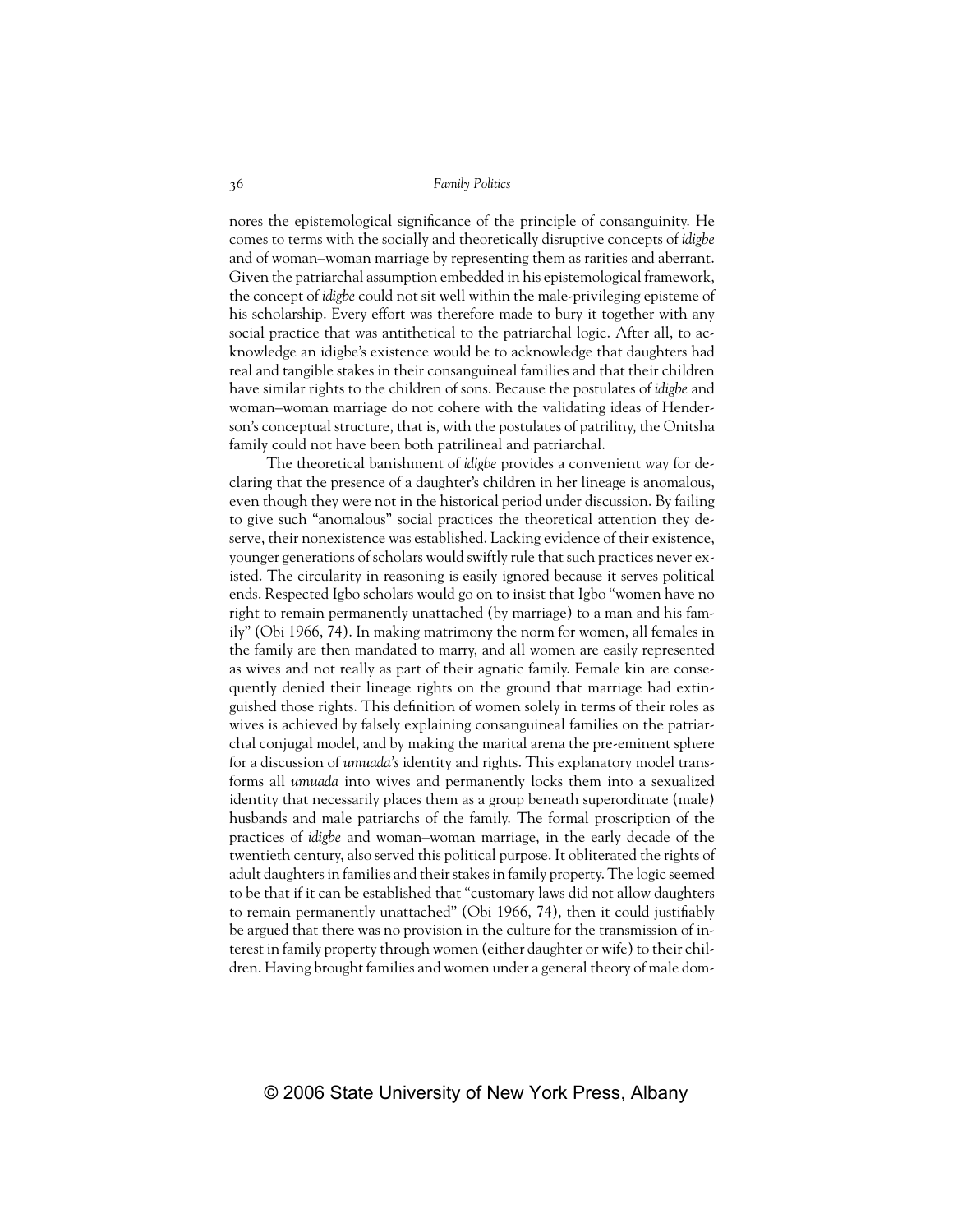inance, early ethnographers and later scholars of Igbo culture established the platform for characterizing the family as patriarchal and patrilineal.

Prior to this tampering with the Igbo conceptual and social schemes, the consanguineal structure of family formation corresponded more to a dual-descent structure of family in which daughters or sons could be founders of families. It allowed for a range of sororal practices and spousal unions that gave flexibility to *both* the male and female side of the family. Both daughters and sons could marry wives, both daughters and sons could be in relationships in which their children belong to their partners' lineage, and both daughters and sons could establish relationships in which their children were members of their own family. Under the Igbo consanguineal principle, some lines of descent were based on mothers, who may have been living in their lineage as widowed, divorced, or *idigbe* daughters, or they may have been wives in their marital lineage. Under the terms of *idigbe*-ship, Igbo families could not have been patrilineal in the mode that is conventionally described. It is not just that patriliny could not account for all the forms and practices within the Igbo family system in the late nineteenth century, but that the male side of the family did not exclusively control the affairs of the family. The assumption that sons totally dominated and oppressed their sisters is untrue given that the operative principle of consanguinity in Igbo culture did not posit a superordinate/subordinate relationship between sisters and brothers, and given that not all daughters were married or stayed married and that wifehood did not define their sole social identity. Thus, contrary to modern-day representations of Igbo family, the *di okpala* and other male elders of a line (*umu okpala*) did not historically have overall political right and authority over the *isi ada* and the collective body of *umuada.* The relationship that existed between the two sexes was quite radically progressive and postmodern. It was consultative and collaborative. As a group, *umuada* participated in the collective body of family administration, checked their brothers when they acted irresponsibly, negotiated peace treaties before warring communities, and managed their own affairs without the authority of anyone.

In summary, we should note that the family-system feminist concepts most appropriately describes is the nuclear, conjugal family in which husbands and sons were the dominant kin, and mothers and daughters were subordinate. This contrasts sharply with the consanguineal family system that offers complex lines of descent and multiple power centers that does not give males dominant power over females. Within this system, daughters as mothers, daughters as wives, and daughters with wives have founded families, much in the same way that sons did. At the very least, feminist concepts and theories about female subjugation and male dominance are inapplicable in analyzing this family system.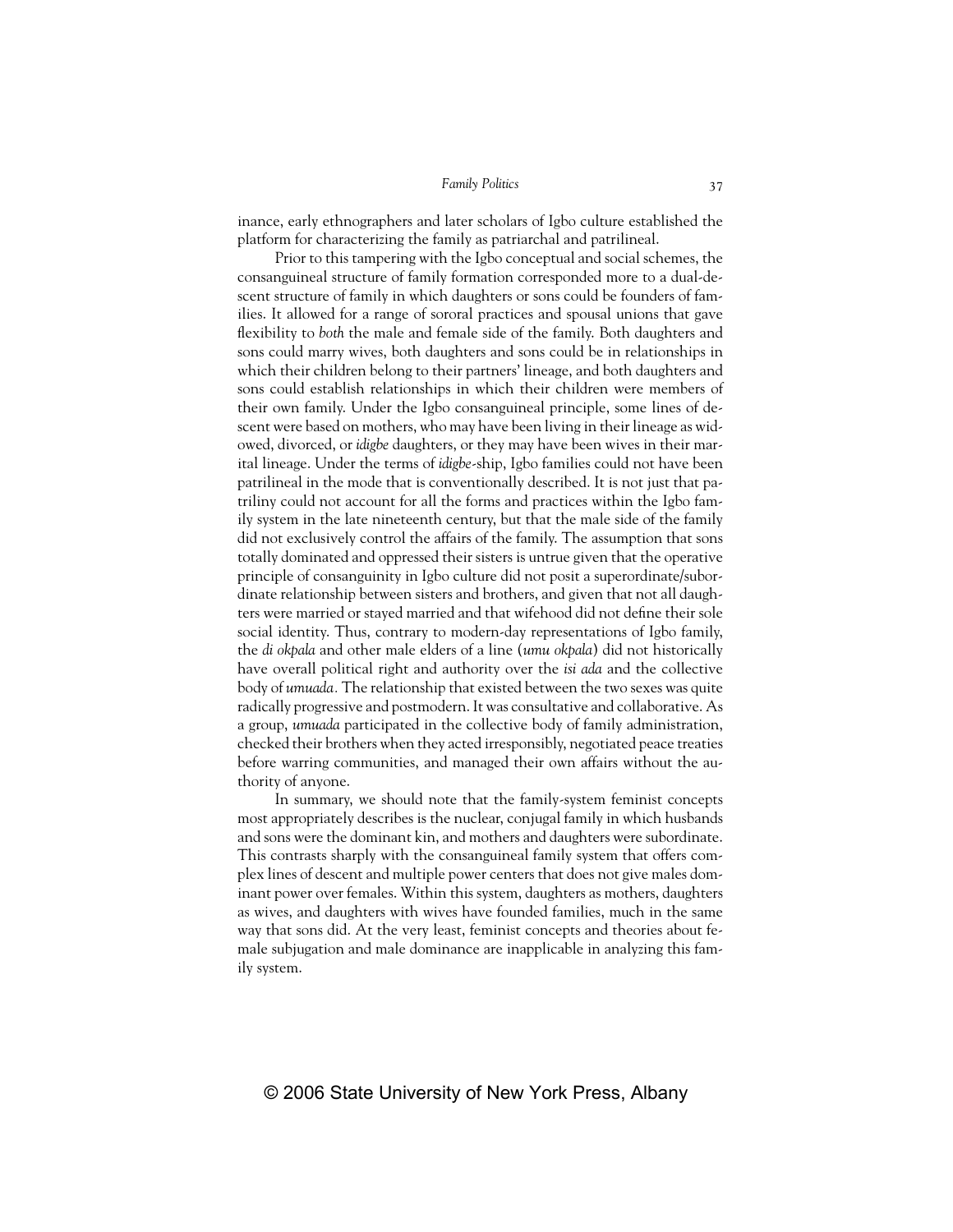# PART 2: RECONCEPTUALIZING FATHERHOOD AND WIFEHOOD

## *Nna* as Social Fatherhood

The interesting question that consanguinity raises for feminists and Africanist scholars is, how do we understand fatherhood? Can there be patriliny with a different notion of fatherhood that does not conform to the notion of father within the nuclear family? The short answer is, yes. There are different varieties of fatherhood according to the family system we are dealing with. Fatherhood in numerous Igbo cultures was not defined biologically, or on the basis of a biologized notion of patriliny, so there is no reason why it should conform to the nuclear family's notion of father that pervades the discipline of anthropology. Besides, it is also well known that Igbo families absorbed wives' children that were not fathered by their husbands as well as children who were not fathered by sons. "Ezelagbo" (one who came from and with the genealogical traits of another family) and "Omenazu" (one born at the back or after the demise of the father) are names that were usually given to children who were not conceived by their mother's husband. A biological notion of fatherhood, therefore, is exceptionally narrow and cannot explain the range of relations that the Igbo notion of fatherhood covers. Using it would have resulted in the end of many families during the traumatic period of kidnapping.

A socially constructed notion of fatherhood enabled families to continue to rear children and to deal with the disappearances of fathers, husbands, and brothers and to regenerate themselves in new ways. The expansive notion of fatherhood overcame the built-in inflexibility of the biological conception of fatherhood by focusing on the rearing of children and fostering the replacement of kidnapped or deceased fathers, husbands, and brothers. This typically occurs when a wife married wives to have more children in the name of her husband; or when she preserved the memory of her deceased or kidnapped husband by having children in his memory.

The forces propelling the development of this flexible notion of fatherhood brought into existence a societal model of fatherhood that families adopted and upheld. Quite unlike the biological fatherhood of the nuclear family system, *nna,* or social father, was a remarkably expansive and noncontrolling being. He might be the most senior brother or uncle in the family who exhibited custodial qualities toward other members of the family both male and female rather than ownership or tyrannical tendencies. Nothing in this definition suggests that *nna* is a biological father, nor does it suggest that all brothers or uncles are *nna,* nor does it stipulate that all males in relationships are fathers. Only the oldest sons, brothers, or uncles are *nna*. Male paramours of *idigbe* do not have custody of their biological children and so do not count as the father of the child. Furthermore, the children of all married males do not neces-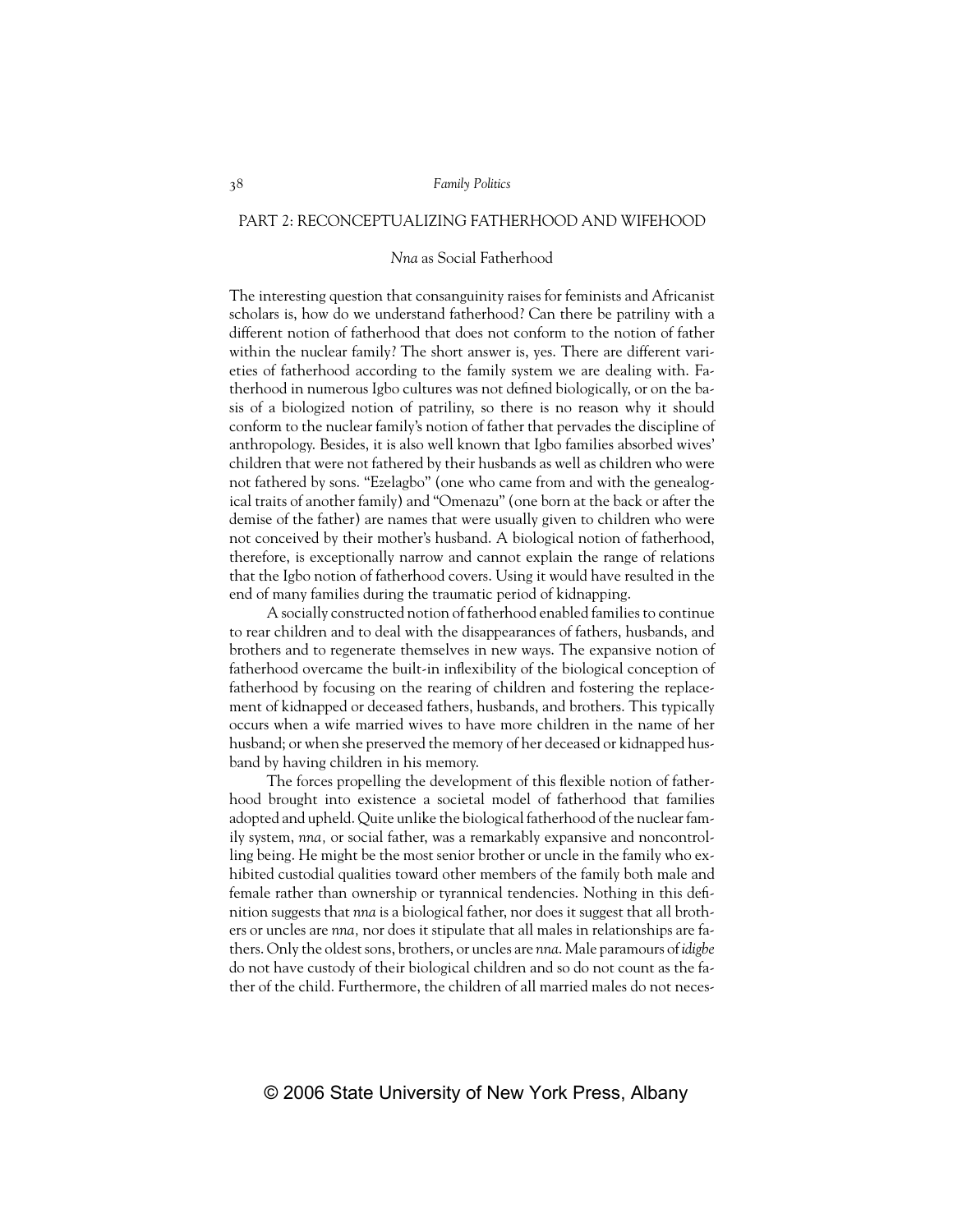sarily refer to their fathers as father. Within a consanguineal compound, they may call their father by his name while treating the oldest uncle or grandfather as father. This is because *nna* marks seniority and elderhood.

In a context in which a father was not tied to reproductive capacity, *nna* was a protective figure who may or may not have had direct biological ties with the families or conjugal units that were under his protective influence. He was not necessarily a husband (when his protective influence extended over homes that had lost their husband or father), but he was one in his own home. It is a mistake to treat the two—husband and *nna*—as the same, since the category of *nna* does not neatly overlap with that of husband. As an elder kin in the lineage, *nna* does not have spousal relations with the widows and the wives of disappeared men who were within his sphere of protection. On occasion where a widow elected to remarry from her affinal family, the chosen sibling must be the junior of her deceased or kidnapped spouse, not his senior, which minimized the possibility of *nna* marrying his junior siblings' widows and compromising his guardianship status. Because the categories of *nna* and husband do not overlap (even within his own conjugal unit<sup>17</sup>), a *nna* was not a patriarch, given his relationship with his *anasi* (his first wife), who as his confidante was the controller of his conjugal family and compound.

Contrary to ethnographic claims, the status of *nna* as a protector did not diminish the importance of *anasi,* who remained the more formidable figure in the conjugal compound. Because of the manner in which powers were dispersed in consanguineal family systems, *nna* or social father, did not have the moral authority to run both the conjugal and consanguineal families as he pleased. He was first and foremost a coalition builder, and he worked with a collaborative scheme rather than an authoritarian framework. In this position, he attended to his *anasi's* concerns; he responded to the pressures, concerns, and views of his own agnatic male and female kin; he considered the interest of in-laws, who stood in a superordinate position over him and his family; and lastly, he responded attentively to the *inyemedi*(lineage wives) who always used group pressure against the object of their animus. The intricately balanced diffusion of powers and social responsibilities undermined the formation of an autocratic framework and a superordinate ego, the very consciousness that is crucial to the development of patriarchal relations. Without the material conditions for the development of this egoistical streak, *nna,* or the Igbo social father, never became a patriarch.

This concept of social fatherhood and the custodial powers that go with it prevailed for many generations, because other factors too sustained it. One of these would be that prospective in-laws, who needed to ensure the safety of their *ada* (daughters/sisters), would only sanction a marriage that gave her the protective space she needed to preserve her personal autonomy. Parents were not interested in sending their daughter to homes where there was no protec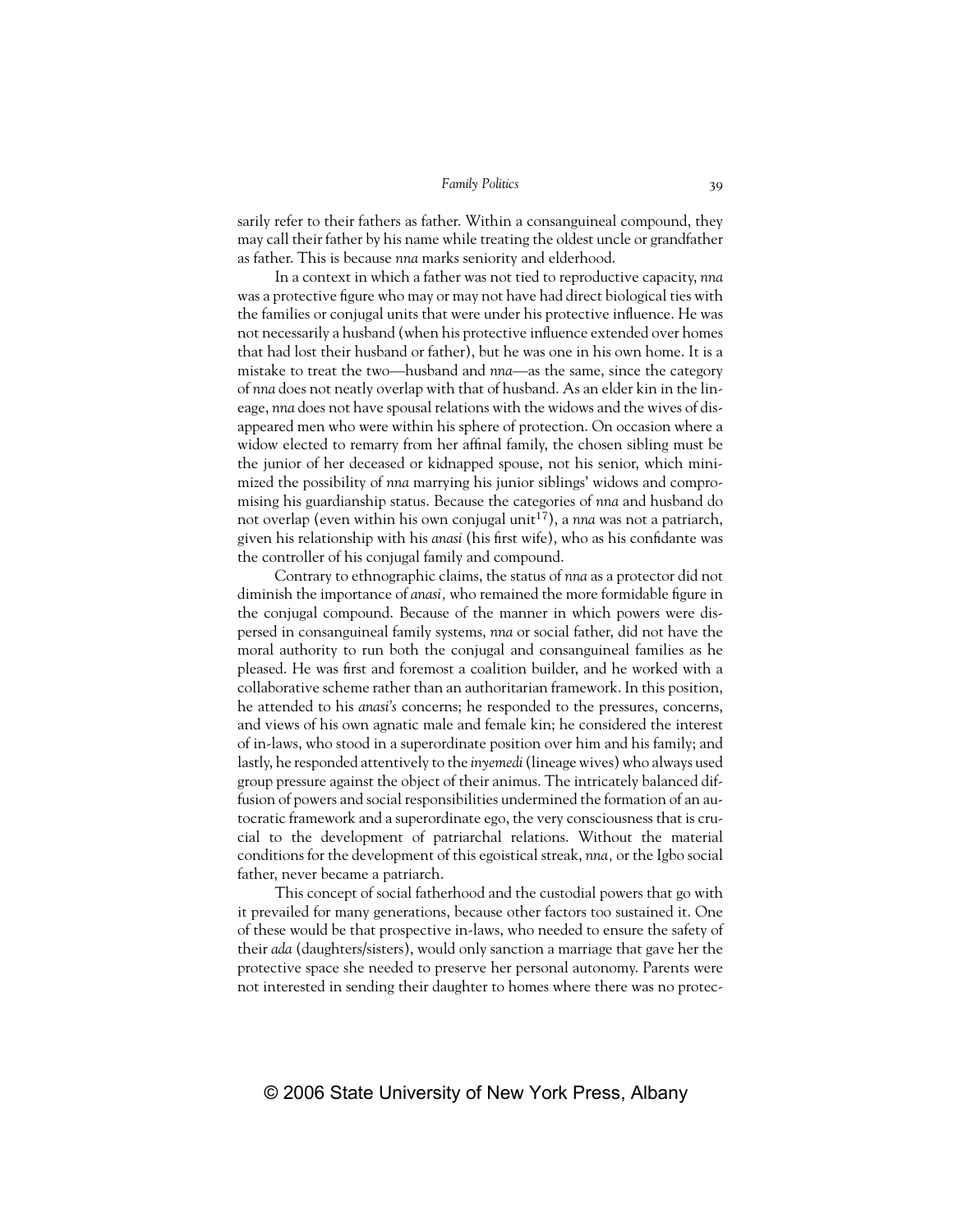tive *nna* or father figure and where she would be vulnerable to abuse.<sup>18</sup> Given the regional state of insecurity, brides' families were averse to marriages that either required their *ada* to live far away from home or to join families whose integrity they could not always gauge.19 They knew that there was a very high probability that a disgruntled or an avaricious husband might connive and sell an intemperate wife to Aro slave traders.20 Concerns about such possibilities prompted communities to develop marriage norms that minimized potentially egregious actions and to sanction the emergence of *nna* model of fatherhood.

Because fatherhood is not necessarily fused to biology, the prevailing notion of social fatherhood sanctioned the idea of wives or daughters being able to have children for themselves in the name of deceased or kidnapped fathers or husbands, and for husbands, whether or not he was the genitor.<sup>21</sup> Affinal families were appreciative of this practice because it meant they could forestall the closure of their sibling's lines by encouraging a widow or the wife of an abducted kin to have children in his name. For this practice to work effectively, wives had to have sexual autonomy even after marriage. In authorizing this autonomy, societies tied fatherhood to marriage and invalidated the parental claims of a nonspousal genitor. This meant that it was not the act of impregnation that made one a father, rather it was marriage.<sup>22</sup> A child belonged to the family that had received the legal and moral writ to the product of the bride's womb from her family, following her consent. This grant of writ did not cover the entire personhood of the bride; it was restricted just to the child. Setting up matters this way had social implications for fatherhood as well as for wives. First, it detached sexual exclusivity from the institution of marriage; second, it placed wives' sexuality outside the purview and exclusive control of husbands; and third, childbearing became the most important thing that both affinal and consanguineal families cared about. This reproductive responsibility of wives turned childbearing into a prominent social duty for them. For Western readers, this child emphasis may cast wives in the unflattering light of baby producers. We should note, however, that producing children provided them with the basis of their sexual autonomy and the socially authorized pathway to move to an elevated, empowered social level. Women's desire to be mothers was rooted in their positive experience of motherhood, in the social validation of their reproductive labor, and the emotional needs having children satisfied for them.

Onitsha and most northwestern Igbo communities created the right social environment for women to become mothers. They developed social norms and reproductive expectations that authorized wives to procreate whether or not their husbands were around, and whether or not their husbands were capable of impregnating them. They had the right to select partners when husbands proved to be infertile, sexually inadequate or dead; or to opt out of a marriage without foregoing conjugality. In the latter case, the institution of an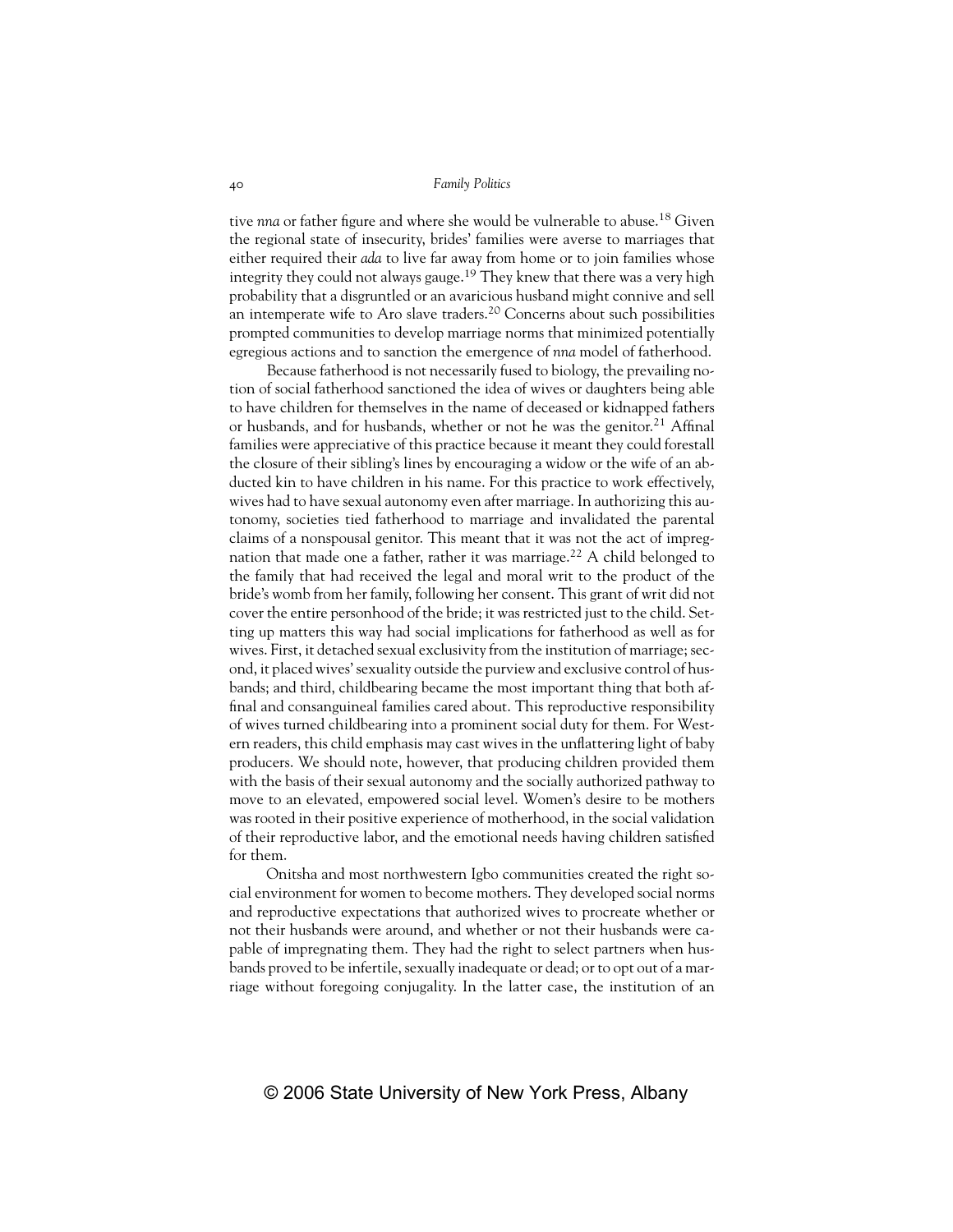*idigbe* became the viable alternative. She could select and live with a paramour, changing him for another according to her needs. The moral framework defined by this practice required a different understanding of marital morality and spousal faithfulness. Faithfulness was tied not to spouses' bodies but to the lineage; it was concretely expressed in activities that reinforced and facilitated the growth and expansion of the lineage. Wives, too, benefited from this moral framework, as it did not privilege only the sexual rights of husbands. It accommodated both. Wives (specifically daughters) were assured that no obstacle stood in their quest to become mothers.23 Somewhat affirming this sexually progressive worldview is an Onitsha maxim that counseled fathers, as late as the 1970s, to "not ask about who impregnated one's wife, but to rejoice that one is the father."

If we center our discourse on the principle of consanguinity, we would have to change our theoretical language and expectations to emphasize both male and female kin in the family. More pertinently, we would be attentive to how social practices and categories shaped the Igbo notion of fatherhood. We would come to realize that the conception of the social father, as a custodial figure, was consistent with the principle of consanguinity because it values all children—both *ada* and *okpala*—both those he sired and those he did not. But the fact that *nna* was a protective figure did not mean that he had exclusive authority over everyone, that his *anasi* and other wives were irrelevant, or that they were valued just a little higher than "cows and goats," as Basden claimed. Although wifehood is a subsidiary category, *nna* was well aware that the marriage norms subordinated husbands as a group to in-laws who had sanctioned the marriage of their daughters to them. This subordinate relationship of husbands to in-laws wrested immense autonomy for wives, whose natal families functioned as a protective bulwark against abuse from husbands and the affinal lineage.<sup>24</sup> We see this in the way Amaeze Obibi community threatened hostilities if their daughters were mistreated or abused. That *nna* did not neutralize the personal autonomy of wives is evident too in the way Victor C. Uchendu's mother combatively challenged her husband's eldest brother even when her husband could not do so (1965, 7).

Scholars in the domain of African studies generally assume that the logic of patriarchy is simply about paternal right of fathers over children. They consequently affirm patriarchy because they believe that children are naturally subject to their father's authority and that a wife is subject to the authority of her husband, who is also the paternal figure. But this is not what patriarchy is about. This construal is erroneous because it confuses a father's parental obligation to his family with a father's political right to dominate his family. This idea of political domination is antithetical to the Igbo family system. In the landmark book on the sexual contract underlying civil society, Pateman makes clear that parental right is not synonymous with patriarchy. She cautioned